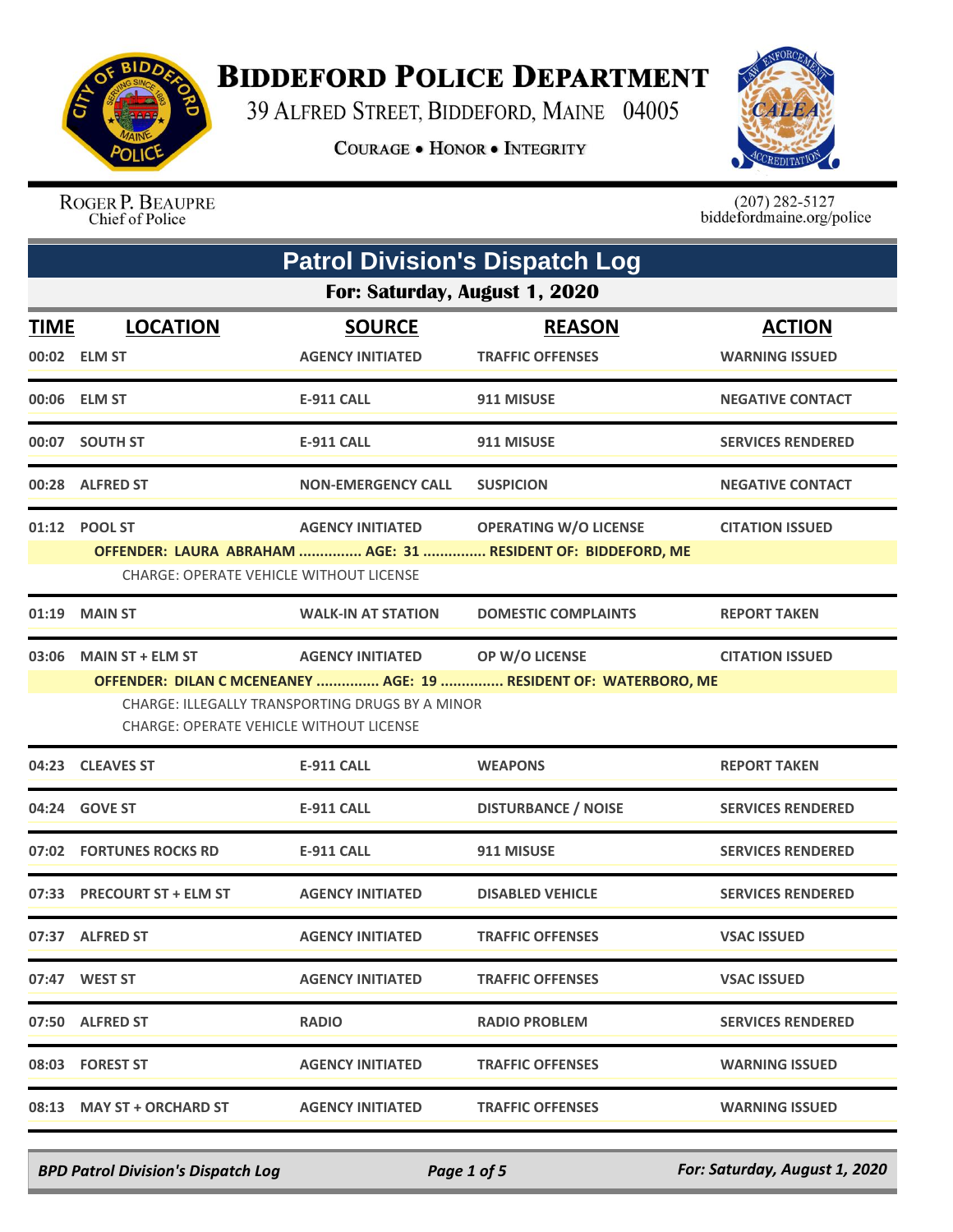| <b>TIME</b> | <b>LOCATION</b>                | <b>SOURCE</b>             | <b>REASON</b>                | <b>ACTION</b>             |
|-------------|--------------------------------|---------------------------|------------------------------|---------------------------|
|             | 08:14 PRECOURT ST              | <b>AGENCY INITIATED</b>   | <b>TRAFFIC OFFENSES</b>      | <b>WARNING ISSUED</b>     |
|             | 08:21 MAY ST + ROUND HILL ST   | <b>AGENCY INITIATED</b>   | <b>TRAFFIC OFFENSES</b>      | <b>VSAC ISSUED</b>        |
|             | 08:25 ELM ST                   | <b>AGENCY INITIATED</b>   | <b>TRAFFIC OFFENSES</b>      | <b>WARNING ISSUED</b>     |
|             | 08:33 MISTY MEADOWS DR         | <b>WALK-IN AT STATION</b> | <b>CIVIL COMPLAINT</b>       | <b>REPORT TAKEN</b>       |
|             | 08:35 FORTUNES ROCKS RD        | E-911 CALL                | 911 MISUSE                   | <b>NO VIOLATION</b>       |
|             | 08:36 SOUTH ST                 | <b>AGENCY INITIATED</b>   | <b>TRAFFIC OFFENSES</b>      | <b>WARNING ISSUED</b>     |
|             | 08:36 CLEAVES ST               | <b>AGENCY INITIATED</b>   | <b>SUSPICION</b>             | <b>SERVICES RENDERED</b>  |
|             | 08:38 PRECOURT ST              | <b>AGENCY INITIATED</b>   | <b>TRAFFIC OFFENSES</b>      | <b>WARNING ISSUED</b>     |
|             | 08:45 SOUTH ST + WESTMORE AVE  | <b>AGENCY INITIATED</b>   | <b>TRAFFIC OFFENSES</b>      | <b>VSAC ISSUED</b>        |
| 08:46       | <b>MORIN ST</b>                | <b>AGENCY INITIATED</b>   | <b>TRAFFIC OFFENSES</b>      | <b>WARNING ISSUED</b>     |
|             | 09:01 SOUTH ST + MAPLEWOOD AVE | <b>AGENCY INITIATED</b>   | <b>TRAFFIC OFFENSES</b>      | <b>WARNING ISSUED</b>     |
|             | 09:01 ELM ST                   | <b>AGENCY INITIATED</b>   | <b>TRAFFIC OFFENSES</b>      | <b>WARNING ISSUED</b>     |
|             | 09:06 MAY ST                   | <b>E-911 CALL</b>         | 911 MISUSE                   | <b>DISPATCH HANDLED</b>   |
|             | 09:07 SOUTH ST + WESTMORE AVE  | <b>AGENCY INITIATED</b>   | <b>TRAFFIC OFFENSES</b>      | <b>WARNING ISSUED</b>     |
|             | 09:13 SOUTH ST                 | <b>AGENCY INITIATED</b>   | <b>TRAFFIC OFFENSES</b>      | <b>VSAC ISSUED</b>        |
|             | 09:20 ELM ST                   | <b>AGENCY INITIATED</b>   | <b>TRAFFIC OFFENSES</b>      | <b>WARNING ISSUED</b>     |
|             | 09:26 SOUTH ST + MCKENNEY DR   | <b>AGENCY INITIATED</b>   | <b>TRAFFIC OFFENSES</b>      | <b>VSAC ISSUED</b>        |
|             | 09:35 SOUTH ST + SOUTHVIEW DR  | <b>AGENCY INITIATED</b>   | <b>TRAFFIC OFFENSES</b>      | <b>WARNING ISSUED</b>     |
|             | 09:36 GRAYS LN + ELM ST        | <b>AGENCY INITIATED</b>   | <b>TRAFFIC OFFENSES</b>      | <b>VSAC ISSUED</b>        |
|             | 09:43 SOUTH ST + WESTERN AVE   | <b>AGENCY INITIATED</b>   | <b>TRAFFIC OFFENSES</b>      | <b>WARNING ISSUED</b>     |
|             | 09:50 PRECOURT ST              | <b>AGENCY INITIATED</b>   | <b>TRAFFIC OFFENSES</b>      | <b>WARNING ISSUED</b>     |
|             | 09:53 SOUTH ST + SOUTHVIEW DR  | <b>AGENCY INITIATED</b>   | <b>TRAFFIC OFFENSES</b>      | <b>VSAC ISSUED</b>        |
|             | 09:53 MARBLEHEAD LN            | <b>AGENCY INITIATED</b>   | <b>RIVER PATROL OFFENSES</b> | <b>WARNING ISSUED</b>     |
|             | 10:00 OAK PL                   | <b>NON-EMERGENCY CALL</b> | <b>CHECK WELFARE</b>         | <b>NO ACTION REQUIRED</b> |
|             | <b>10:01 PRECOURT ST</b>       | <b>AGENCY INITIATED</b>   | <b>TRAFFIC OFFENSES</b>      | <b>WARNING ISSUED</b>     |

*BPD Patrol Division's Dispatch Log Page 2 of 5 For: Saturday, August 1, 2020*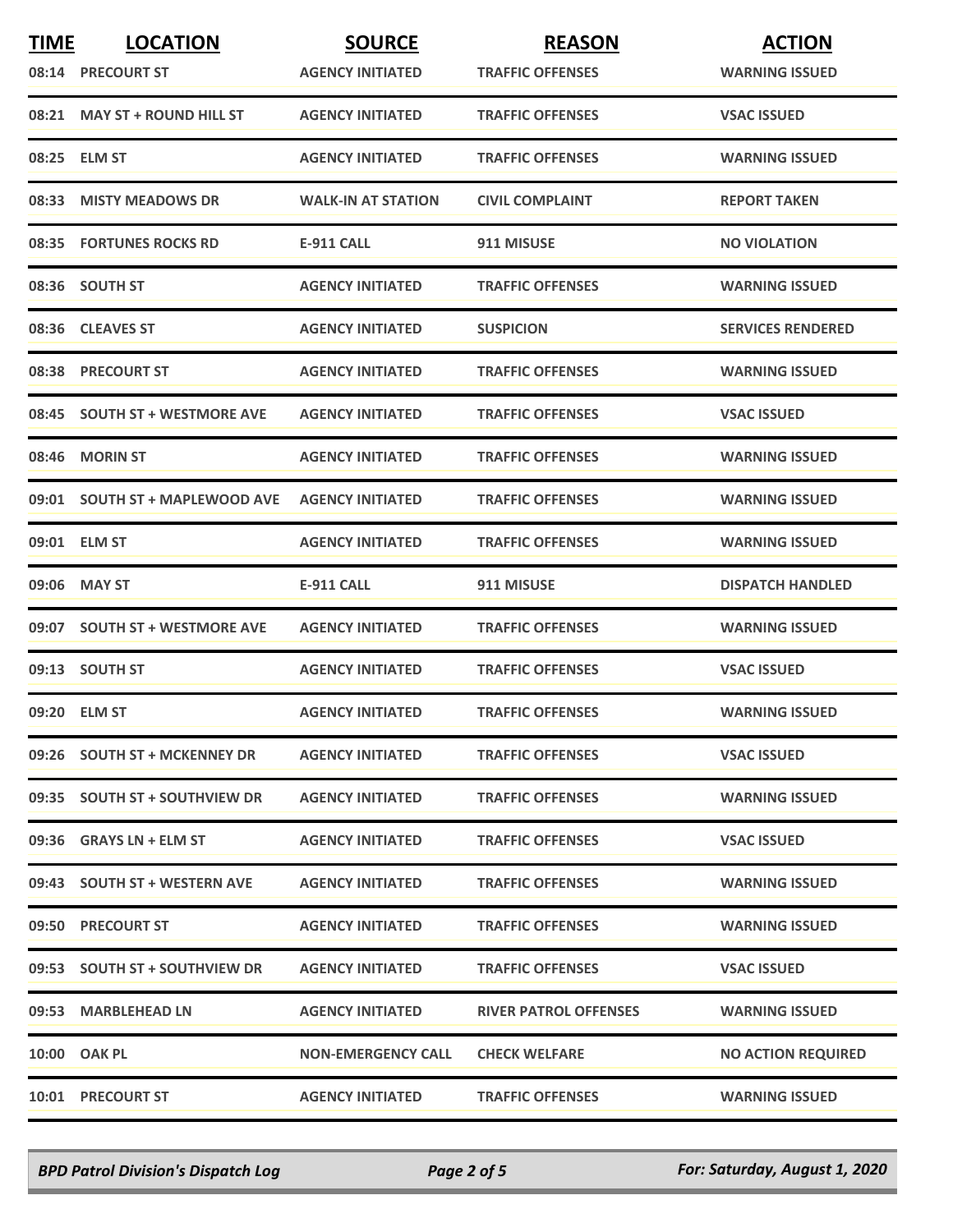| <b>TIME</b> | <b>LOCATION</b>             | <b>SOURCE</b>             | <b>REASON</b>                | <b>ACTION</b>            |
|-------------|-----------------------------|---------------------------|------------------------------|--------------------------|
|             | 10:11 BOULDER WAY           | <b>AGENCY INITIATED</b>   | <b>TRAFFIC OFFENSES</b>      | <b>VSAC ISSUED</b>       |
|             | 10:14 WEST ST               | <b>AGENCY INITIATED</b>   | <b>TRAFFIC OFFENSES</b>      | <b>WARNING ISSUED</b>    |
|             | <b>10:18 HILL ST</b>        | <b>NON-EMERGENCY CALL</b> | <b>ESCORTS / RELAYS</b>      | <b>SERVICES RENDERED</b> |
|             | 10:20 GRANITE ST + WEST ST  | <b>AGENCY INITIATED</b>   | <b>TRAFFIC OFFENSES</b>      | <b>WARNING ISSUED</b>    |
|             | 10:33 WEST ST               | <b>AGENCY INITIATED</b>   | <b>TRAFFIC OFFENSES</b>      | <b>WARNING ISSUED</b>    |
|             | 10:35 PAQUIN AVE + SOUTH ST | <b>AGENCY INITIATED</b>   | <b>TRAFFIC OFFENSES</b>      | <b>WARNING ISSUED</b>    |
|             | 10:48 SOUTH ST              | <b>AGENCY INITIATED</b>   | <b>TRAFFIC OFFENSES</b>      | <b>VSAC ISSUED</b>       |
|             | 10:49 HILL ST               | <b>AGENCY INITIATED</b>   | <b>TRAFFIC OFFENSES</b>      | <b>VSAC ISSUED</b>       |
|             | 10:58 HILL ST + TIGER WAY   | <b>AGENCY INITIATED</b>   | <b>TRAFFIC OFFENSES</b>      | <b>WARNING ISSUED</b>    |
|             | 11:02 SOUTH ST              | <b>AGENCY INITIATED</b>   | <b>TRAFFIC OFFENSES</b>      | <b>WARNING ISSUED</b>    |
|             | 11:03 HILL ST               | <b>AGENCY INITIATED</b>   | <b>TRAFFIC OFFENSES</b>      | <b>WARNING ISSUED</b>    |
|             | 11:11 HILL ST               | <b>AGENCY INITIATED</b>   | <b>TRAFFIC OFFENSES</b>      | <b>VSAC ISSUED</b>       |
|             | 11:12 SOUTH ST              | <b>AGENCY INITIATED</b>   | <b>TRAFFIC OFFENSES</b>      | <b>WARNING ISSUED</b>    |
|             | 11:17 SOUTH ST              | <b>AGENCY INITIATED</b>   | <b>TRAFFIC OFFENSES</b>      | <b>VSAC ISSUED</b>       |
|             | 11:26 WEST ST + GRANITE ST  | <b>AGENCY INITIATED</b>   | <b>TRAFFIC OFFENSES</b>      | <b>WARNING ISSUED</b>    |
|             | 11:33 WEST ST + MARION AVE  | <b>AGENCY INITIATED</b>   | <b>TRAFFIC OFFENSES</b>      | <b>WARNING ISSUED</b>    |
|             | 11:38 WEST ST               | <b>AGENCY INITIATED</b>   | <b>TRAFFIC OFFENSES</b>      | <b>WARNING ISSUED</b>    |
|             | 11:39 ALFRED ST             | <b>AGENCY INITIATED</b>   | <b>TRAFFIC OFFENSES</b>      | <b>VSAC ISSUED</b>       |
|             | 11:42 WEST ST + GRANITE ST  | <b>AGENCY INITIATED</b>   | <b>TRAFFIC OFFENSES</b>      | <b>WARNING ISSUED</b>    |
|             | 11:42 WOOD ISLE             | E-911 CALL                | 911 MISUSE                   | <b>DISPATCH HANDLED</b>  |
|             | 11:44 CUTTS ST              | <b>NON-EMERGENCY CALL</b> | <b>JUVENILE OFFENSES</b>     | <b>SERVICES RENDERED</b> |
|             | 11:44 MARBLEHEAD LN         | <b>AGENCY INITIATED</b>   | <b>RIVER PATROL OFFENSES</b> | <b>VEHICLE TOWED</b>     |
|             | 12:00 GRAHAM ST             | <b>AGENCY INITIATED</b>   | <b>TRAFFIC OFFENSES</b>      | <b>VSAC ISSUED</b>       |
|             | 12:01 CUTTS ST              | <b>NON-EMERGENCY CALL</b> | <b>JUVENILE OFFENSES</b>     | <b>SERVICES RENDERED</b> |
|             | 12:12 MARINER WAY           | E-911 CALL                | 911 MISUSE                   | <b>DISPATCH HANDLED</b>  |

*BPD Patrol Division's Dispatch Log Page 3 of 5 For: Saturday, August 1, 2020*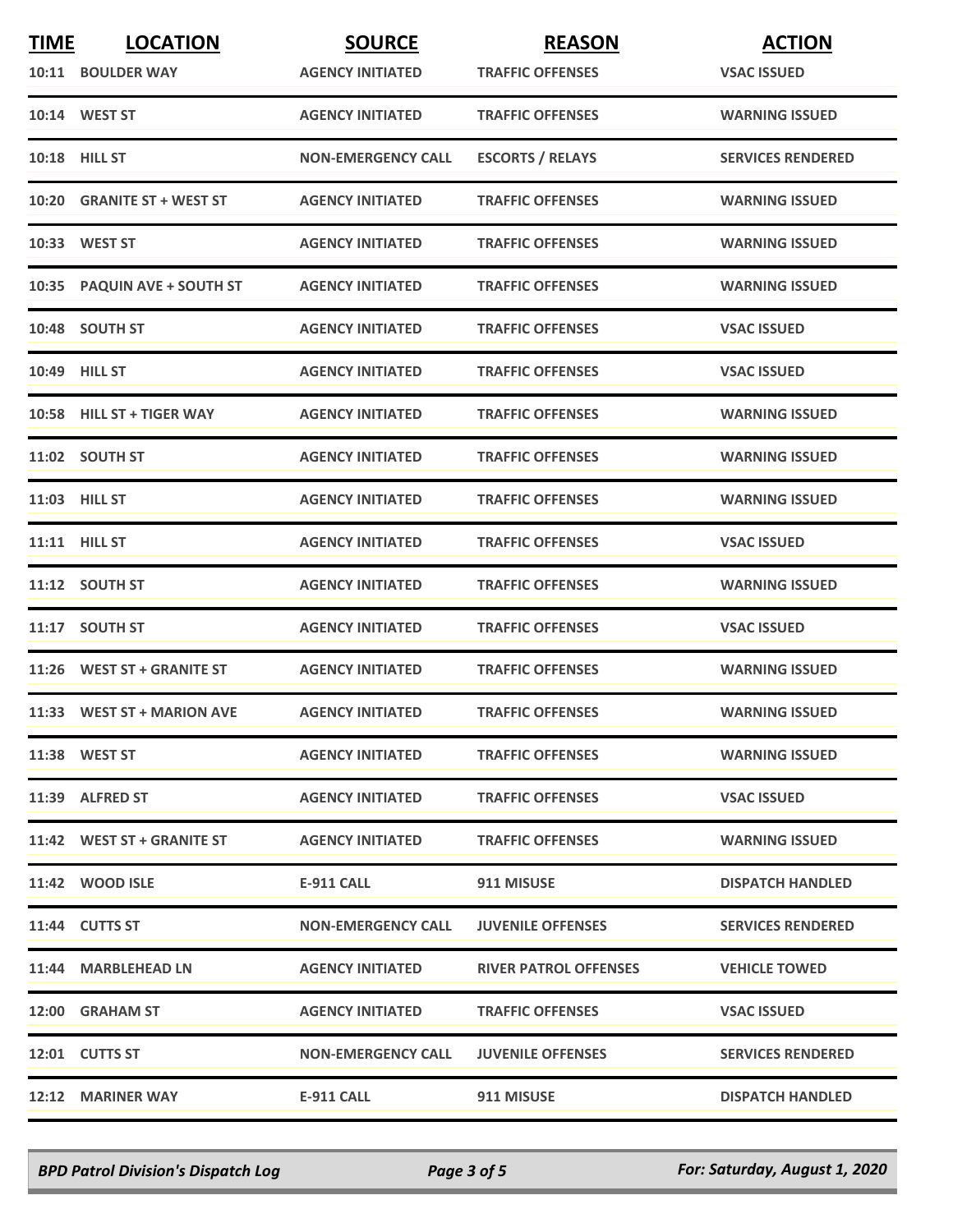| <b>TIME</b>                                          | <b>LOCATION</b>            | <b>SOURCE</b>             | <b>REASON</b>                                                 | <b>ACTION</b>                |  |
|------------------------------------------------------|----------------------------|---------------------------|---------------------------------------------------------------|------------------------------|--|
|                                                      | 12:18 SOUTH ST             | <b>NON-EMERGENCY CALL</b> | <b>TRAFFIC DETAIL</b>                                         | <b>NO VIOLATION</b>          |  |
|                                                      | 12:27 HUBERT ST            | <b>NON-EMERGENCY CALL</b> | <b>DISTURBANCE / NOISE</b>                                    | <b>WARNING ISSUED</b>        |  |
|                                                      | 12:39 WEST ST              | <b>AGENCY INITIATED</b>   | <b>TRAFFIC OFFENSES</b>                                       | <b>VSAC ISSUED</b>           |  |
|                                                      | 12:50 CENTER ST            | <b>NON-EMERGENCY CALL</b> | <b>PARKING COMPLAINT</b>                                      | <b>SERVICES RENDERED</b>     |  |
|                                                      | 12:51 BARRA RD             | <b>NON-EMERGENCY CALL</b> | <b>TRESPASSING</b>                                            | <b>SERVICES RENDERED</b>     |  |
|                                                      | 13:01 HILL ST              | <b>AGENCY INITIATED</b>   | <b>TRAFFIC OFFENSES</b>                                       | <b>VSAC ISSUED</b>           |  |
|                                                      | 13:39 ALFRED ST            | <b>NON-EMERGENCY CALL</b> | <b>POLICE INFO</b>                                            | <b>NO ACTION REQUIRED</b>    |  |
|                                                      | 13:47 ALFRED ST            | <b>NON-EMERGENCY CALL</b> | <b>SUSPICION</b>                                              | <b>SERVICES RENDERED</b>     |  |
|                                                      | 13:53 MARINER WAY          | <b>E-911 CALL</b>         | <b>ANIMAL COMPLAINT</b>                                       | <b>GONE ON ARRIVAL</b>       |  |
|                                                      | 14:00 MEDICAL CENTER DR    | <b>WALK-IN AT STATION</b> | <b>THEFT</b>                                                  | <b>REPORT TAKEN</b>          |  |
|                                                      | 14:13 CLEAVES ST           | <b>NON-EMERGENCY CALL</b> | <b>ASSIST OTHER AGENCY</b>                                    | <b>NEGATIVE CONTACT</b>      |  |
|                                                      | 14:14 POOL ST              | <b>AGENCY INITIATED</b>   | <b>TRAFFIC OFFENSES</b>                                       | <b>VSAC ISSUED</b>           |  |
|                                                      | 14:28 POOL ST              | <b>AGENCY INITIATED</b>   | <b>TRAFFIC OFFENSES</b>                                       | <b>VSAC ISSUED</b>           |  |
|                                                      | 14:31 POOL ST              | <b>E-911 CALL</b>         | 911 MISUSE                                                    | <b>DISPATCH HANDLED</b>      |  |
|                                                      | 14:38 ELM ST + PRECOURT ST | <b>E-911 CALL</b>         | 911 MISUSE                                                    | <b>DISPATCH HANDLED</b>      |  |
|                                                      | 15:10 CLEAVES ST           | <b>NON-EMERGENCY CALL</b> | <b>ASSIST OTHER AGENCY</b>                                    | <b>SERVICES RENDERED</b>     |  |
|                                                      | 15:11 CLIFFORD ST          | <b>NON-EMERGENCY CALL</b> | <b>CIVIL COMPLAINT</b>                                        | <b>SERVICES RENDERED</b>     |  |
|                                                      | 15:24 ALFRED ST            | <b>NON-EMERGENCY CALL</b> | <b>CIVIL COMPLAINT</b>                                        | <b>CIVIL COMPLAINT</b>       |  |
|                                                      | 15:31 SOUTH ST             | <b>AGENCY INITIATED</b>   | <b>TRAFFIC OFFENSES</b>                                       | <b>WARNING ISSUED</b>        |  |
|                                                      | 15:56 WATER ST             | <b>NON-EMERGENCY CALL</b> | ATTEMPTED/THREATENED SUICIDE REPORT TAKEN                     |                              |  |
|                                                      | 15:59 MAIN ST              | <b>NON-EMERGENCY CALL</b> | <b>DISTURBANCE / NOISE</b>                                    | <b>SERVICES RENDERED</b>     |  |
|                                                      | 16:09 SACO FALLS WAY       | E-911 CALL                | <b>DOMESTIC COMPLAINTS</b>                                    | <b>ARREST(S) MADE</b>        |  |
|                                                      |                            |                           | OFFENDER: MICHAEL S LEFAVOR  AGE: 29  RESIDENT OF: TOPSOM, ME |                              |  |
| <b>CHARGE: VIOLATING PROTECTION FROM ABUSE ORDER</b> |                            |                           |                                                               |                              |  |
|                                                      | 16:10 SOUTH ST             | <b>E-911 CALL</b>         | <b>MENTAL ILLNESS CASES</b>                                   | <b>SERVICES RENDERED</b>     |  |
|                                                      | 16:37 MAIN ST              | <b>E-911 CALL</b>         | <b>CHECK WELFARE</b>                                          | <b>TRANSPORT TO HOSPITAL</b> |  |
|                                                      |                            |                           |                                                               |                              |  |

*BPD Patrol Division's Dispatch Log Page 4 of 5 For: Saturday, August 1, 2020*